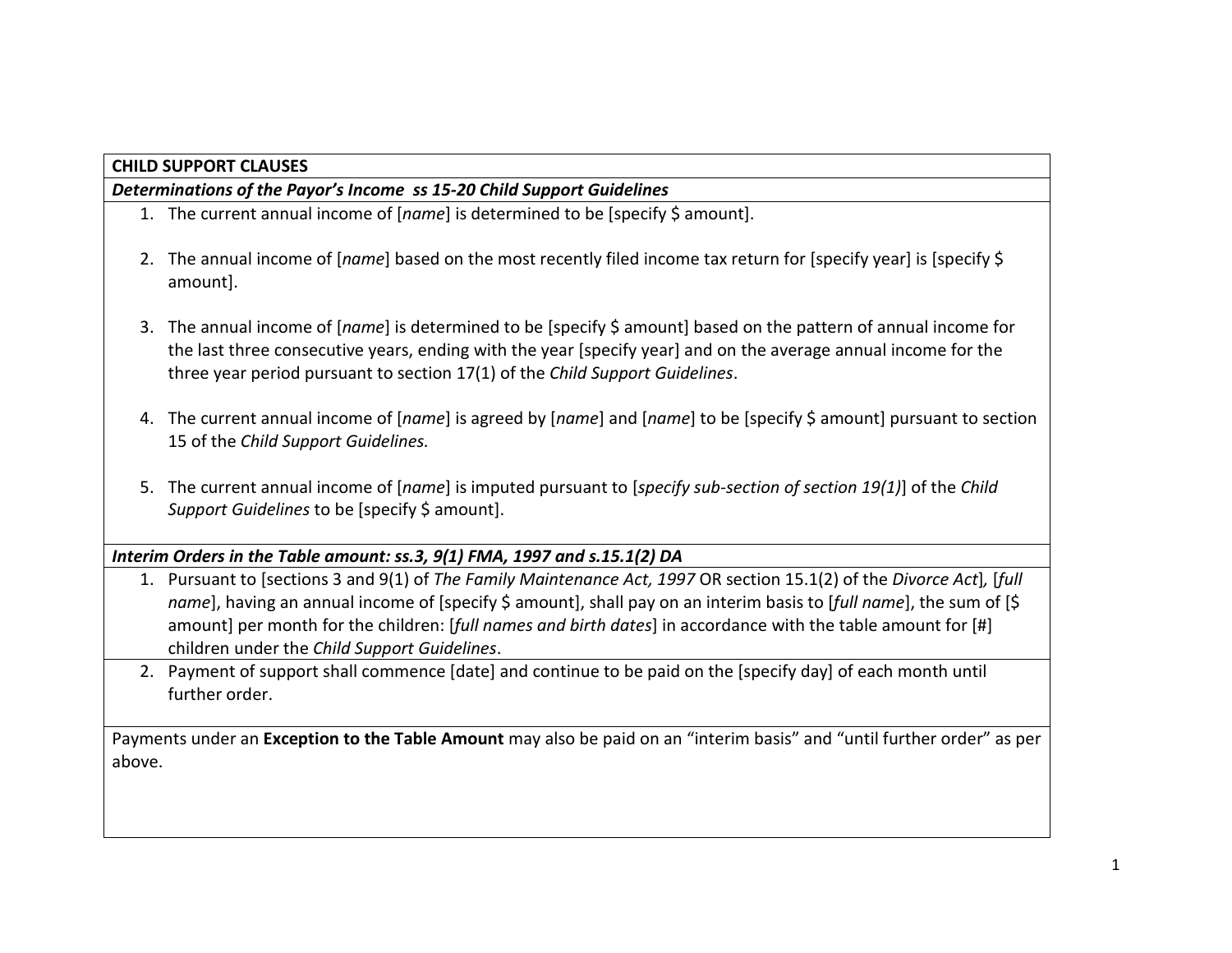| Final Order, s.3 FMA, 1997 and s.15.1 DA Payment of the Table Amount |                                                                                                                                                                                                                                                                                                                                                                                                       |  |
|----------------------------------------------------------------------|-------------------------------------------------------------------------------------------------------------------------------------------------------------------------------------------------------------------------------------------------------------------------------------------------------------------------------------------------------------------------------------------------------|--|
|                                                                      | 1. Pursuant to [section 3 of The Family Maintenance Act, 1997 OR section 15.1 of the Divorce Act], [full name], having<br>an annual income of [specify \$ amount], shall pay to [full name] the sum of [\$ amount] per month as support for<br>the children: [full names and birth dates of all children] in accordance with the table amount for [#] children under<br>the Child Support Guidelines. |  |
|                                                                      | 2. Payment of support shall commence [date] and continue to be paid on the [specify day] of each month thereafter<br>until further order.                                                                                                                                                                                                                                                             |  |
|                                                                      | 3. Pursuant to [section 3 of The Family Maintenance Act, 1997 OR section 15.1 of the Divorce Act], [full name]<br>shall pay to [full name] lump sum support for the child/ren [full names and birth dates] of [\$ amount] payable<br>on or before [date].                                                                                                                                             |  |
|                                                                      | 4. Having regard to the income of [full name] in [specify year], no child support is payable pursuant to [section 3 of                                                                                                                                                                                                                                                                                |  |

*The Family Maintenance Act, 1997* OR section 15.1 of the *Divorce Act*].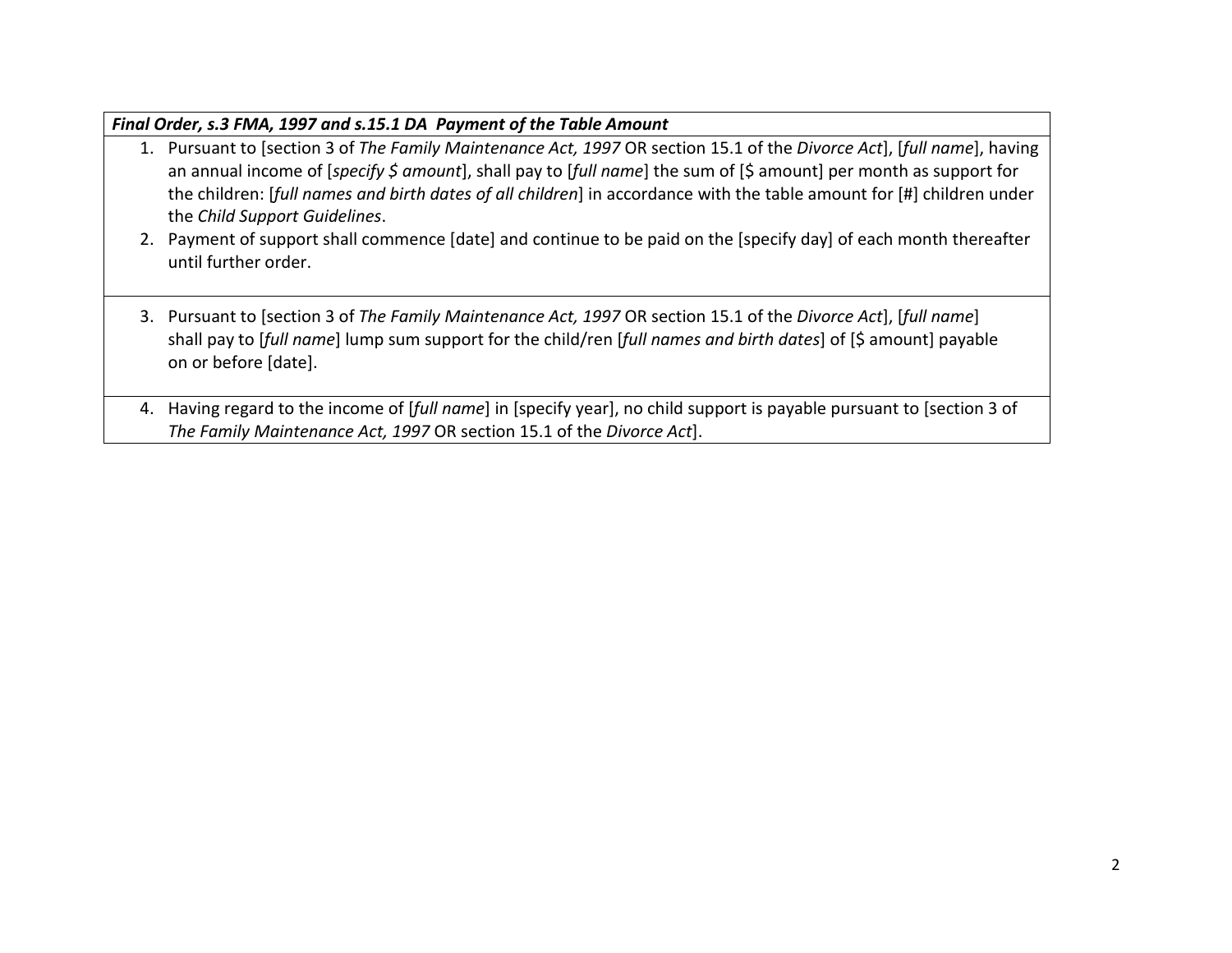## **EXCEPTIONS TO THE TABLE AMOUNT**

#### *Children 18 and over*

- 1. Pursuant to [section 4(2) of *The Family Maintenance Act, 1997* OR section 15.1 of the *Divorce Act*], [*full name*] shall pay to [*full name*] for the support of the child [*full name and date of birth*], who is currently over the age of majority, the sum of [\$ amount] per month, which is an amount the Court considers appropriate, having regard to the condition, means, needs and other circumstances of the child and the financial ability of each party to contribute to the support of the child.
- 2. Payment of support shall commence on [date] and continue on the [specify day] of each month thereafter until further order.
- 3. *Where child is attending a post-secondary educational institution:* [*Name*] shall provide [*name*] with the postsecondary grades of [*name of child*] at the conclusion of each term. [*Name*] shall notify [*name*] immediately if and when [*name of child*] stops attending [*name of post-secondary institution*] or stops living with [*name*] as his/her primary residence.

## *Income over \$150,000*

- 1. The annual gross income of [*full name]* is [or is determined or imputed to be] [\$ amount] and that of [*full name]*  is [\$ amount]. Pursuant to [section 3 of *The Family Maintenance Act, 1997* OR section 15.1 of the *Divorce Act]*  and having found that the table amount of support is inappropriate under section 4 of the *Child Support Guidelines,* [*name*] shall pay to [*name*] for the support of the child/ren [*full names and birth dates*] the sum of [total \$ amount] per month.
- 2. Payment of support shall commence on [date] and continue to be paid on the [specify day] of each month thereafter until further order.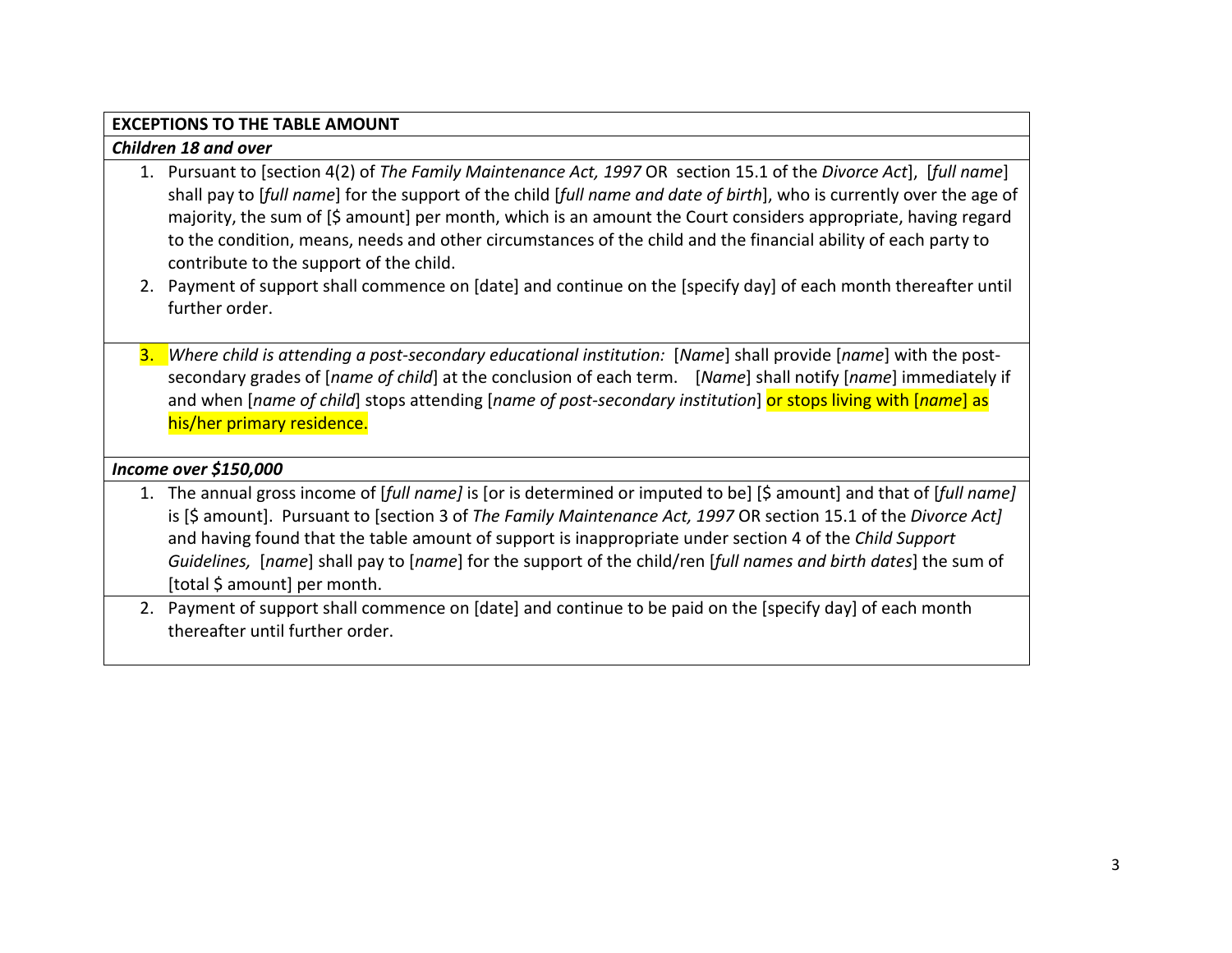| <b>Multiple Parents</b>                                                                                                                                                                                                                                                                                                                                                                                                                                                                                                                                                                              |
|------------------------------------------------------------------------------------------------------------------------------------------------------------------------------------------------------------------------------------------------------------------------------------------------------------------------------------------------------------------------------------------------------------------------------------------------------------------------------------------------------------------------------------------------------------------------------------------------------|
| 1. Upon the application of [name] and upon the consent of [name] and upon having read the pleadings and                                                                                                                                                                                                                                                                                                                                                                                                                                                                                              |
| proceedings and materials filed, and pursuant to Queen's Bench Rule 3-84, [full name] shall be added as a party                                                                                                                                                                                                                                                                                                                                                                                                                                                                                      |
| to this action.                                                                                                                                                                                                                                                                                                                                                                                                                                                                                                                                                                                      |
| 2. Having regard under section 5 of the Child Support Guidelines to the obligation of [name of any other parent<br>with a legal duty] ] to support the child/ren, [full names and birth dates] and having found that [name] [stands<br>in the place of a parent to the child/ren under the Divorce Act OR is a parent to the child/ren under The Family<br>Maintenance Act, 1997] and has an annual income of [specify \$ amount], [name] shall pay to [name] the sum of<br>[\$ amount] per month pursuant to [section 3 of The Family Maintenance Act, 1997 OR section 15.1 of the<br>Divorce Act]. |
| 3. Payment of support shall commence on [date] and continue to be paid on the [specify day] of each month<br>thereafter until further order.                                                                                                                                                                                                                                                                                                                                                                                                                                                         |
| <b>Shared or Split Custody</b>                                                                                                                                                                                                                                                                                                                                                                                                                                                                                                                                                                       |
| 1. Where each party has in excess of 60% of the care of different children (split custody) under s. 8 Child<br><b>Support Guidelines:</b>                                                                                                                                                                                                                                                                                                                                                                                                                                                            |
| The annual gross income of [name] is [or is determined or imputed to be] [\$ amount] and that of [name] is [\$<br>amount]. With [full names and birth dates of children] in the care of [name], and [full names and birth dates of                                                                                                                                                                                                                                                                                                                                                                   |
| remaining children] in the care of [name], the table amount payable to [name] in the sum of [\$ amount] shall be<br>set off against the table amount payable to [name] in the sum of [\$ amount] under section 8 of the Child                                                                                                                                                                                                                                                                                                                                                                        |
| Support Guidelines. Accordingly, [name] shall pay to [name] the sum of [\$ amount] per month pursuant to<br>[section 3 of The Family Maintenance Act, 1997 OR section 15.1 of the Divorce Act].                                                                                                                                                                                                                                                                                                                                                                                                      |
| Payment of support shall commence [date] and continue on the [specify day] of each month thereafter until<br>further order.                                                                                                                                                                                                                                                                                                                                                                                                                                                                          |
|                                                                                                                                                                                                                                                                                                                                                                                                                                                                                                                                                                                                      |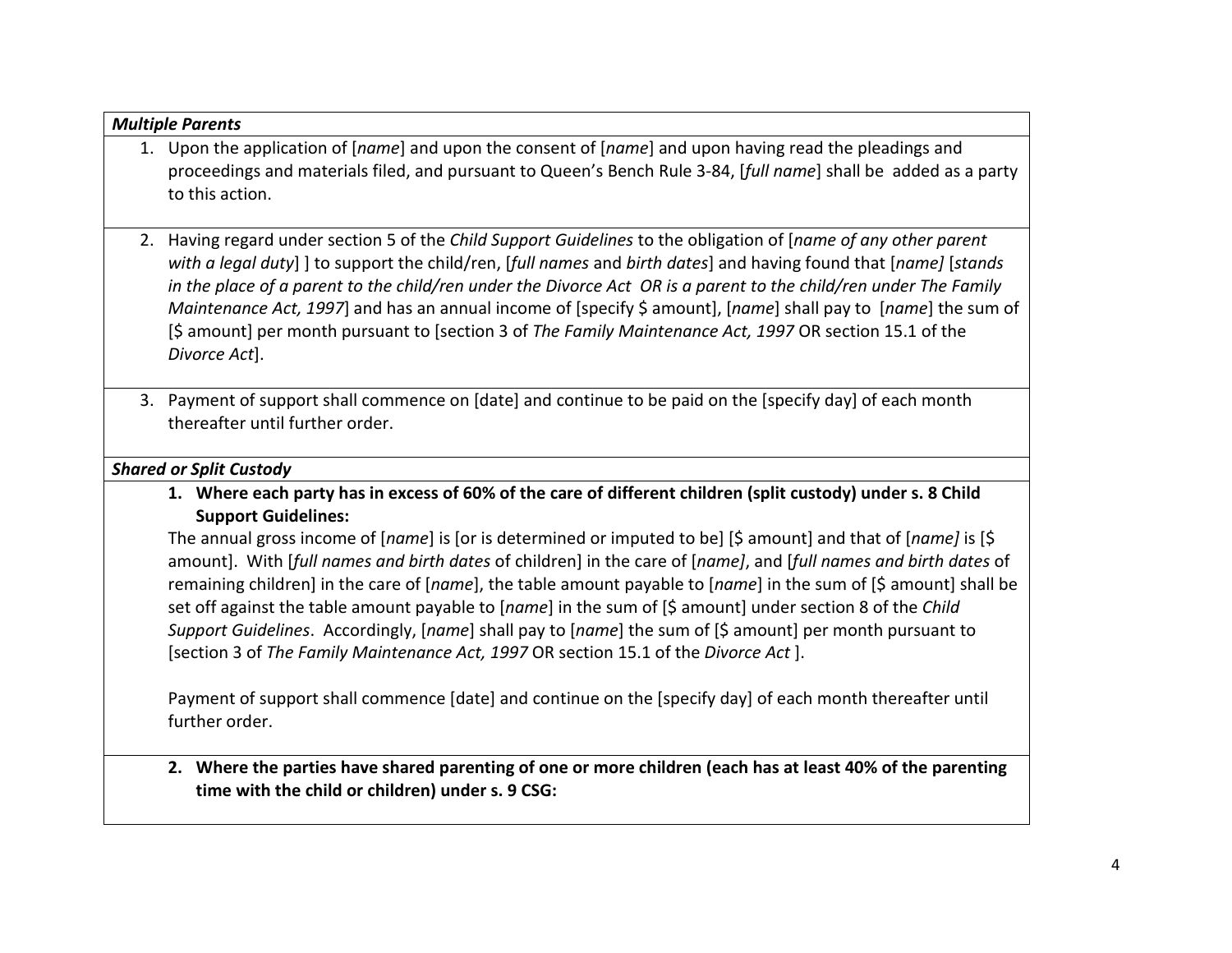The annual gross income of [*full name]* is determined to be [\$ amount] and that of [*full name]* is [\$ amount]. Having shared custody of the child/ren [*full names and birth* dates] under section 9 of the *Child Support Guidelines,* [*name*] shall pay to [*name*] the sum of [\$ amount] per month pursuant to [section 3 of *The Family Maintenance Act, 1997* OR section 15.1 of the *Divorce Act*].

Payment of support shall commence on [date] and continue on the [specify day] of each month thereafter until further order.

## OR

Having regard to the shared parenting arrangement between the parties and the incomes of [*name*] and [*name*] which are determined to be {\$] and [\$] respectively, and the equal sharing of expenses while the child/ren [*full names and birth dates*] are in the care of each party, no child support is payable from one to the other pursuant to [section 3 of *The Family Maintenance Act, 1997* OR section 15.1 of the *Divorce Act* ].

#### **Undue Hardship**

The annual gross incomes of [*full name]* in [*year*] is determined to be [\$ amount] and that of [*full name*] is [\$ amount]. Having established that [*name*] would suffer undue hardship if ordered to pay the table amount of [specify \$ amount] as a result of [specify the cause of the hardship] and that the household of [*name*] would have a lower standard of living than [*name*] under section 10 of the *Child Support Guidelines,* [*name*] shall pay to [*name*] the reduced sum of [specify \$ amount] per month pursuant to [section 3 of *The Family Maintenance Act, 1997* or section 15.1 of the *Divorce Act*].

Payment of support shall commence on [date] and continue on the [specify day] of each month thereafter until further order.

#### **Agreements or Special Provisions**

Having established that special provisions have benefited or been made for the benefit of the child/ren [*full name and birth dates*] under [section 15.1(5) of the *Divorce Act* OR section 3(4) of *The Family Maintenance Act,*  1997] by way of [specify type of special provision] and that child support in the table amount of [\$ amount] based on the income of [*name*] in the sum of [\$ amount] would result in an amount that is inequitable given the special provisions, [*name*] shall pay to [*name*] the reduced sum of [\$ amount] per month [or there shall be no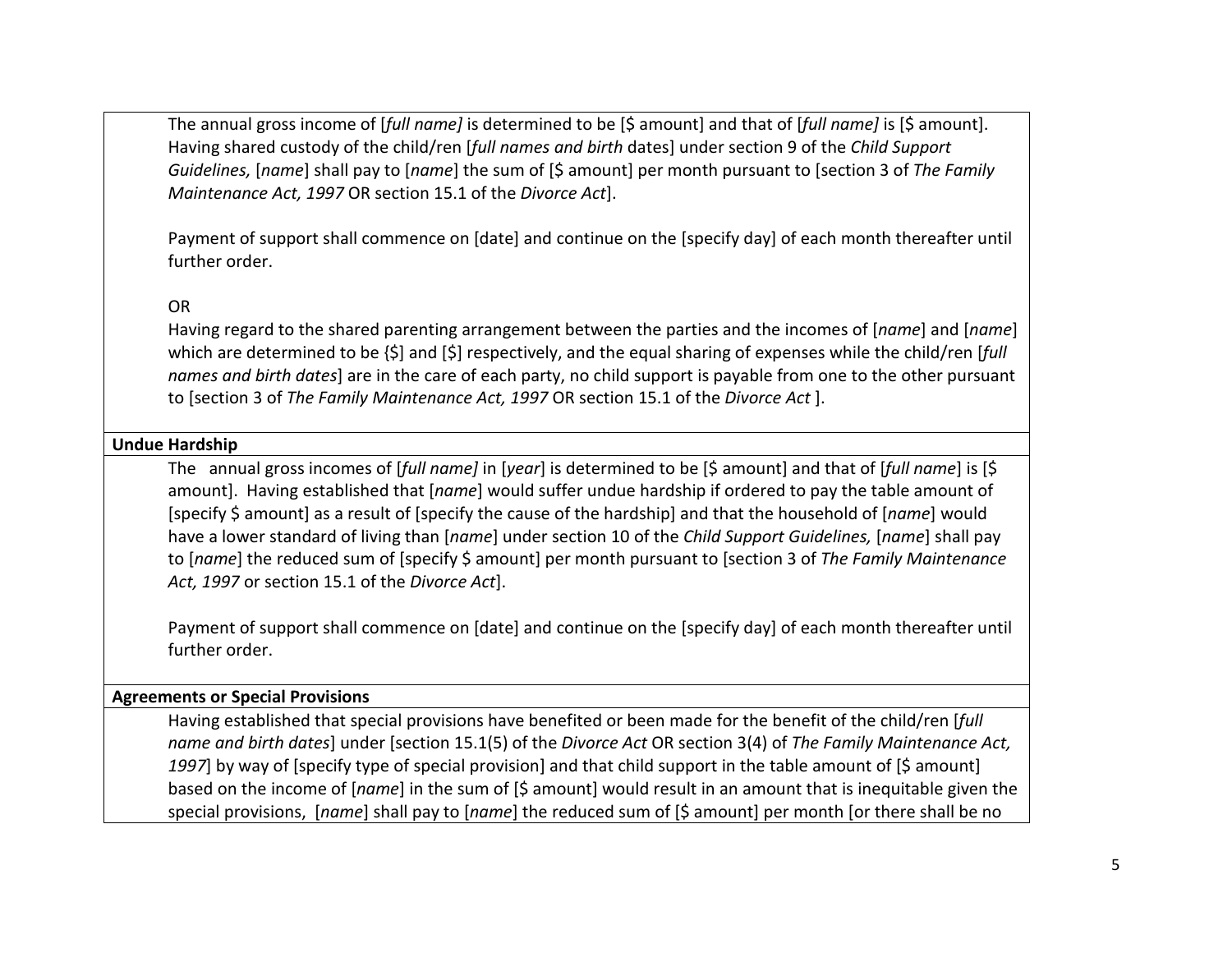order for child support at this time].

Payment of support shall commence [date] and continue on the [specify day] of each month thereafter until further order.

**Additional Claims for Section 7 Expenses**

children.

|    | 1. Actual or estimated expenses:<br>Pursuant to section 7 of the Child Support Guidelines, [name], having an annual income of [specify \$ amount],<br>shall pay to [name], whose annual income is [specify \$ amount], an additional sum per month as child support<br>for the following special or extraordinary expenses as it relates to:<br>Child: [specify full name and birth date]<br>Amount and nature of the expense                                                                                                                                                                                                                      |
|----|----------------------------------------------------------------------------------------------------------------------------------------------------------------------------------------------------------------------------------------------------------------------------------------------------------------------------------------------------------------------------------------------------------------------------------------------------------------------------------------------------------------------------------------------------------------------------------------------------------------------------------------------------|
|    | Percentage of the expense payable by the payor given that his/her income is [specify %] of the<br>combined incomes of the parties<br>Specific sum payable per month                                                                                                                                                                                                                                                                                                                                                                                                                                                                                |
|    | [Set out the above information for each child].                                                                                                                                                                                                                                                                                                                                                                                                                                                                                                                                                                                                    |
|    | Payment shall commence [date] and continue on the [specify day] of<br>each month thereafter until [either specific date or until further order].                                                                                                                                                                                                                                                                                                                                                                                                                                                                                                   |
| 2. | [Where the above expenses are estimated:] On or before [date] of each year, commencing [date], [name] shall<br>deliver to [name] copies of receipts for payment of the actual section 7 expenses incurred over the previous<br>calendar year. The amount payable by [name], based on a contribution of [specify %] to the expenses as set out<br>above, shall then be determined and any credit or debit created by his/her advance payments shall be adjusted<br>between the parties forthwith. The advance payment until the next adjustment date shall be adjusted to<br>conform to his/her share of the actual expenses for the previous year. |
|    | 3. The Parties shall consult with each other prior to incurring section 7 extracurricular expenses on behalf of the                                                                                                                                                                                                                                                                                                                                                                                                                                                                                                                                |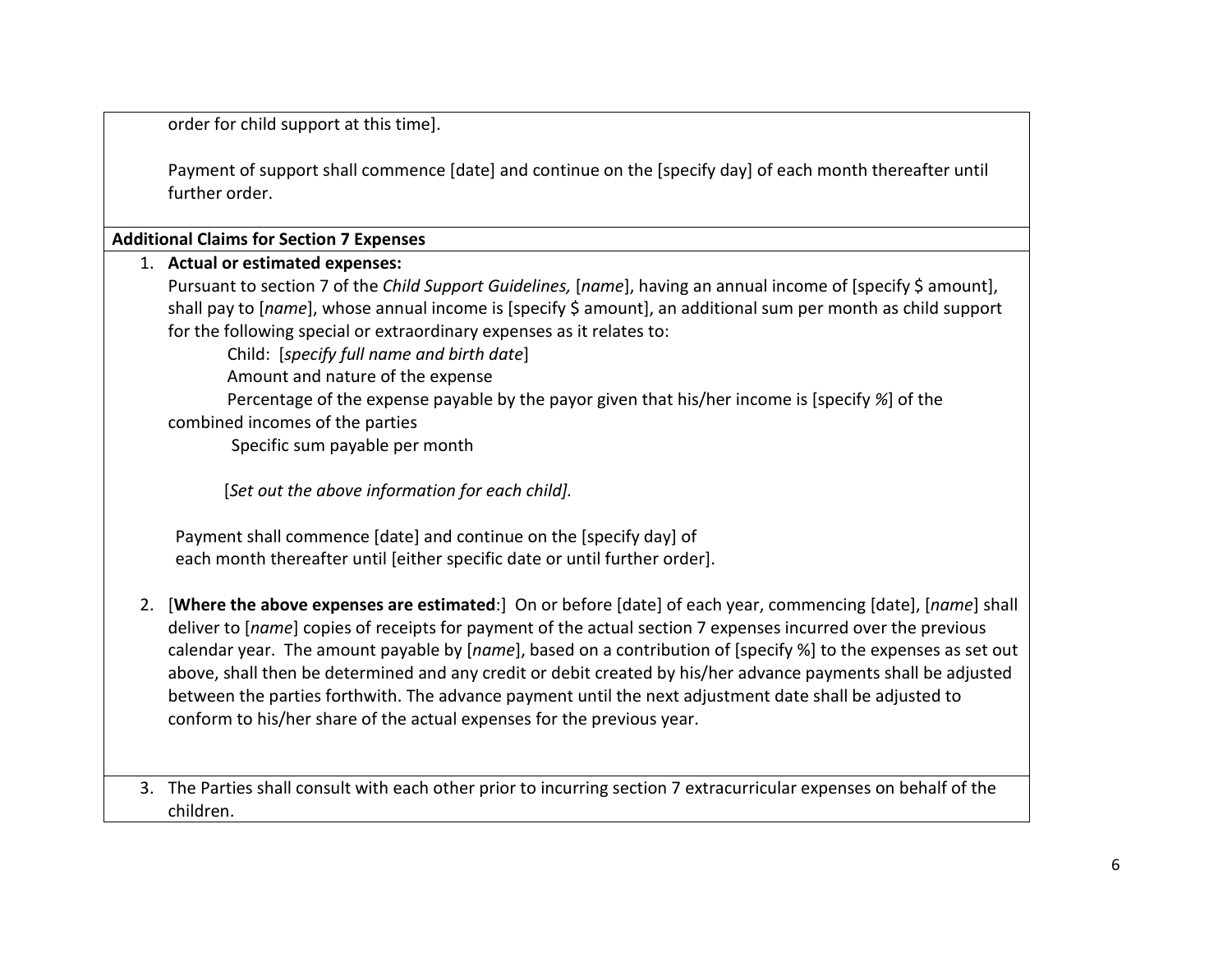- 4. Based on an annual childcare expense of [\$ amount], net of subsidies, tax deductions and credits, and given an annual income for [*name*] of [\$ amount] and an annual income for [*name*] of [\$ amount], [*name*]'s proportionate share is [specify %] or [\$ amount] per month. Accordingly, pursuant to s. 7(a) of the *Child Support Guidelines*, [*name*] shall in addition to base child support in the sum of [\$ amount ], pay [\$ amount ] for child care costs commencing on [date] and continuing on the [specify day] of each month thereafter.
- 5. [*Name*] will provide [*name*] with copies of childcare invoices and receipts [*on a monthly basis or every x months or upon request*] and the amount contributed by [*name*] for child care costs will be adjusted by allowing for subsidies, tax deductions and credits and then paying [specify %] of the balance to [*name*] per month.

#### **Medical and Dental Insurance coverage**

1. Pursuant to section 6 of the *Child Support Guidelines* and based on the availability to [*name*] of medical and dental coverage as an employment benefit, [*name*] shall for so long as support is payable or until further order, designate the child/ren [*full names and birth dates*] as beneficiary[ies] on [his/her] benefit plan, maintain the plan in good standing and provide proof of the designation of the children as beneficiaries to [*name*] within [#] days of a written request. [*Name*] shall provide the forms, assist in submitting claims and ensure that [*name*] is reimbursed within a reasonable time after receiving an invoice from him/her for the expense.

OR

2. Pursuant to section 6 of the *Child Support Guidelines* and based on the availability to [*name*] of medical and dental coverage at a reasonable rate, [*name*] shall acquire and pay [%] of the annual cost of medical and dental insurance coverage for the child/ren by [date] of each year for so long as support is payable or until further order. [*Name*] shall provide written confirmation of the annual cost to [*name*] by [date] of each year and [*name*] shall pay the remaining [specify %] of the annual cost to [*name*] within [#] days of receiving this confirmation. [*Name*] shall reimburse [*name*] for medical and dental expenses incurred by him/her and covered under the plan within [#] days of receiving an invoice from [*name*] for the expense.

#### **Life Insurance Policies and Pension Plans**

**1.** Pursuant to section 9(1)(d) of *The Family Maintenance Act, 1997*, [*name*] shall designate the child/ren [*full names and birth dates*] as beneficiary/ies [*irrevocably or until a specified date or event*] on his/her life insurance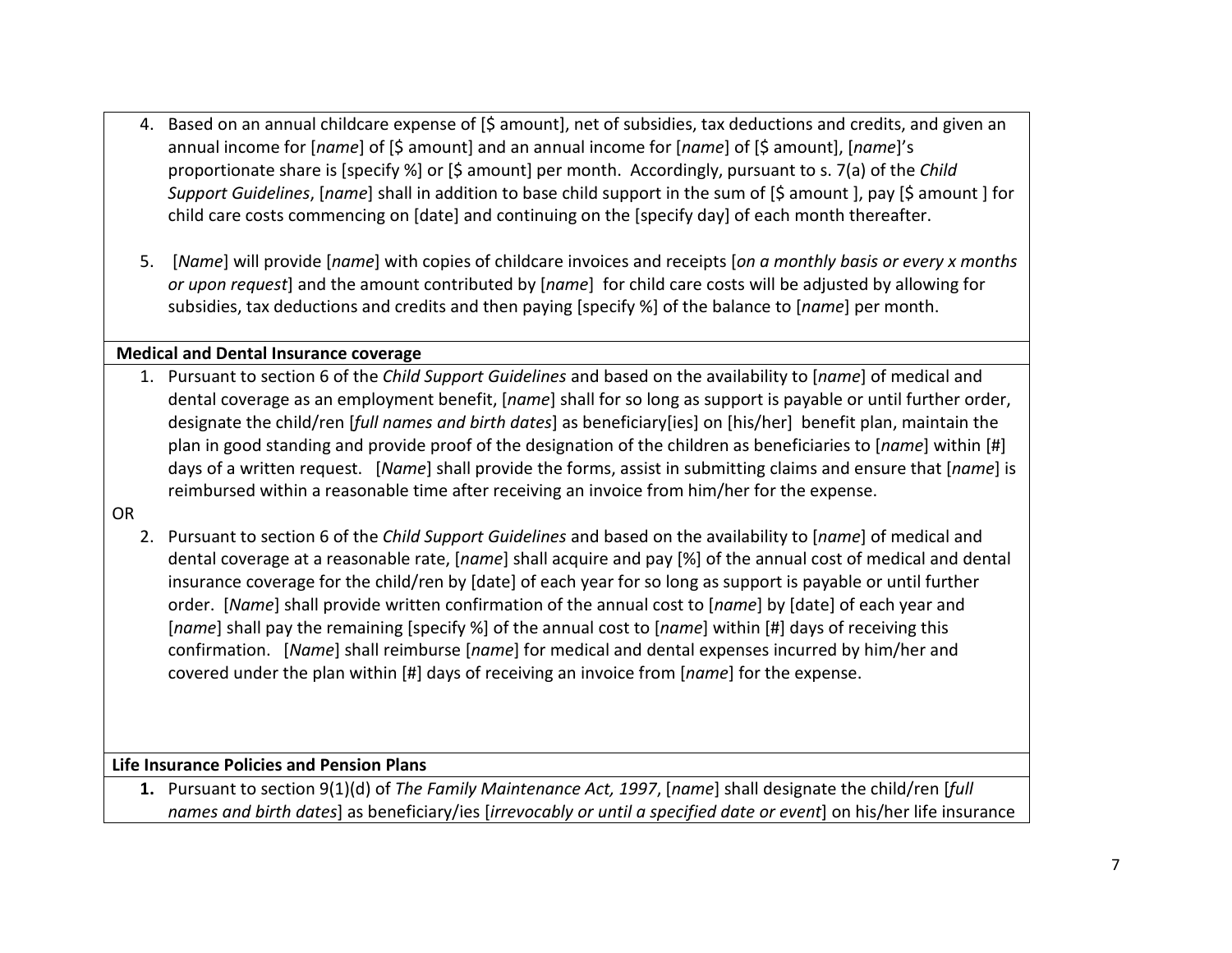policy [*specify the policy number*] with [*specify the name of the company*]. [*Name*] shall maintain the policy in good standing, pay all premiums on such policy and provide proof of the designation of the children as beneficiaries to [*name*] within [#] days of a written request.

**2.** Pursuant to section 9(1)(e) of *The Family Maintenance Act, 1997,* [*name*] shall designate the child/ren [*full name and birth date*] [*irrevocably or until [date*]] as a beneficiary on his/her pension plan with [*pension name or name of other benefit plan*]. [*Name*] shall maintain the policy in good standing, pay all premiums on such policy and provide proof of the designation of the children as beneficiaries to [*name*] within [#] days of a written request, until further order.

# **Retroactive Support**:

- 1. [*Name*], whose annual income was [specify \$ amount] in [*year*], shall pay to [*name*] retroactive support for the child/ren [*full names and birth dates*] for the months of [month, year] through [month, year] for a total sum of [\$ amount].
- 2. Retroactive support shall be paid in a lump sum on or before [date]. OR
- 3. Retroactive support shall be paid in [#] monthly installments of [\$ amount] commencing on the [specify day] of [specify month] through to [specify day and month] inclusive.
- 4. There shall be no retroactive support payable.

#### **Variation Order**

*1.* Pursuant to [section 17(1)(a) of the *Divorce Act* OR section 10 of *The Family Maintenance Act, 1997*] and having established a material change in circumstances as of [*date*], namely: [specify the change, eg. an increase or decrease in the gross annual income of [name] to [\$ amount], a change in residency of the child or a change in the entitlement of a child], the Order granted [date*]* by the Honourable Justice [*name*] of the Court of Queen's Bench of Saskatchewan is varied to provide that the amount of support payable to [*name*] for the child/ren [*full names and birth dates of child/ren*] shall be [\$ amount] per month, in accordance with the annual income of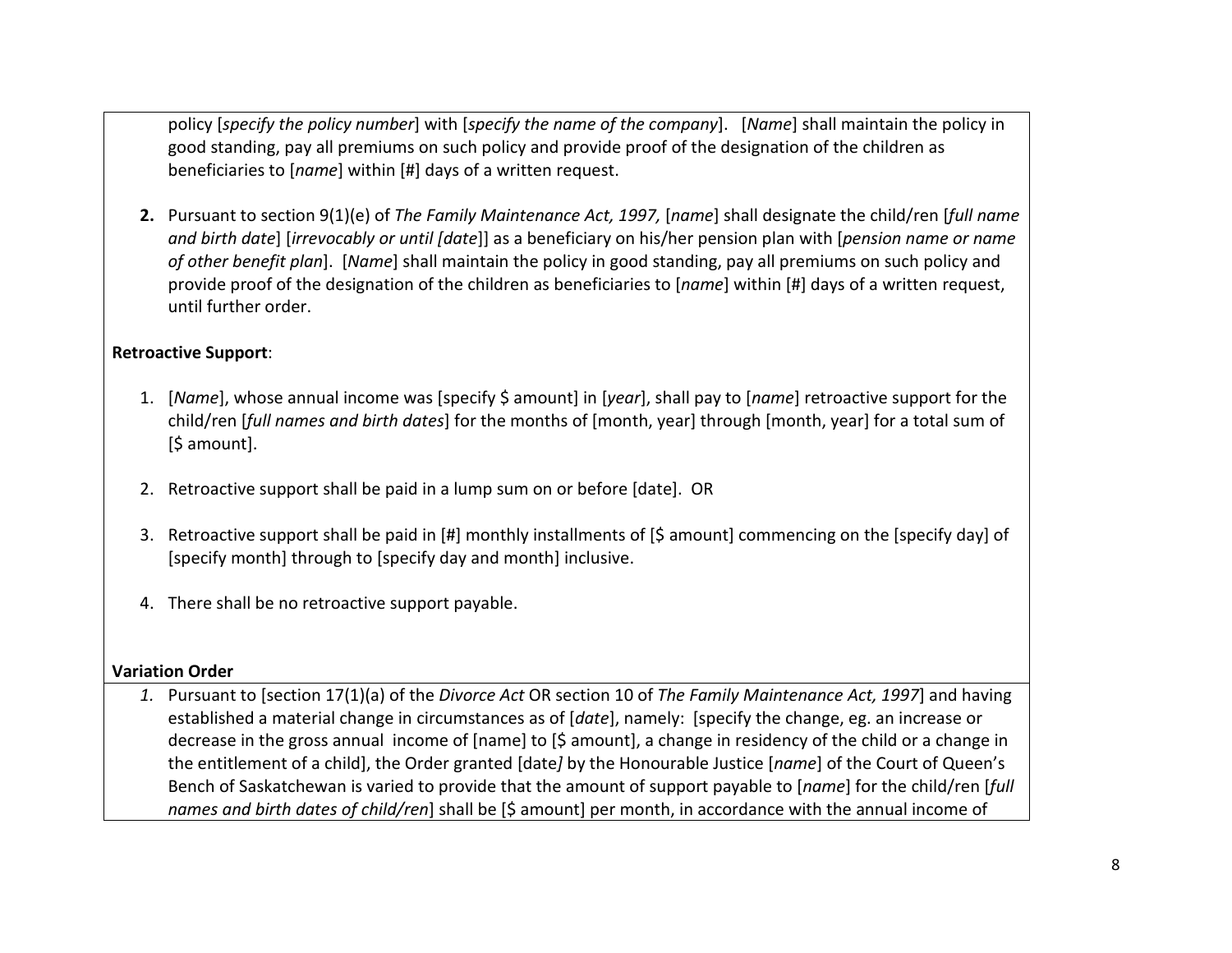[*name*] in the amount of [\$ amount] in [specify year] and the table amount for [#] child/ren.

- *2.* Payment of support in this amount shall commence [date] and continue to be paid on the [specify day] of each month until further order.
- 3. Pursuant to [section 17(1)(a) of the *Divorce Act* or section 10 of *The Family Maintenance Act, 1997*] and having established a material change in circumstances as of [], namely [specify the change, eg. an increase or decrease in the annual income of [name] to [\$ amount], a change in residency of a child or a change in the entitlement of a child*),* the Order granted [*date]* by the Honourable Justice [*name*] is varied retroactively by [*eliminating arrears of support payable for the child/ren [full names and birth dates] in the sum of [\$], OR reducing arrears of monthly support payable for the child/ren [full names and birth dates] to [\$] as of [date] OR by increasing the monthly support payable for the child/ren [full names and birth dates]* to [specify \$ amount] as of [date].
- 4. The obligation of [*full name*] to pay support for [*names and birth dates of child/ren*] is terminated effective [date].

# **Financial Disclosure**

**1. Where no support has been ordered or the Table Amount has been ordered or s. 5 of the Child Support Guidelines applied:**

Pursuant to section 22(1)(b) of the *Child Support Guidelines,* [*name*] shall provide to [*name*], on or before [date], the following documents:

- a copy of [his or her] individual income Tax Return along with all supporting documentation, including T 4 slips and notices of assessment/re-assessment, for the previous taxation year
- where employed, a current year-to-date pay statement;
- where self-employed, a financial statements of [name's] business or professional practice and a written breakdown of all salaries, wages, management fees or other payments or benefits paid to or on behalf of persons or companies with whom [name] does not deal at arm's length;
- where a partner, written confirmation of the income and draw from and capital in the partnership;
- where has control of a corporation, the financial statement of the corporation and a statement showing a breakdown of all salaries, wages, management fees or other payments or benefits paid to or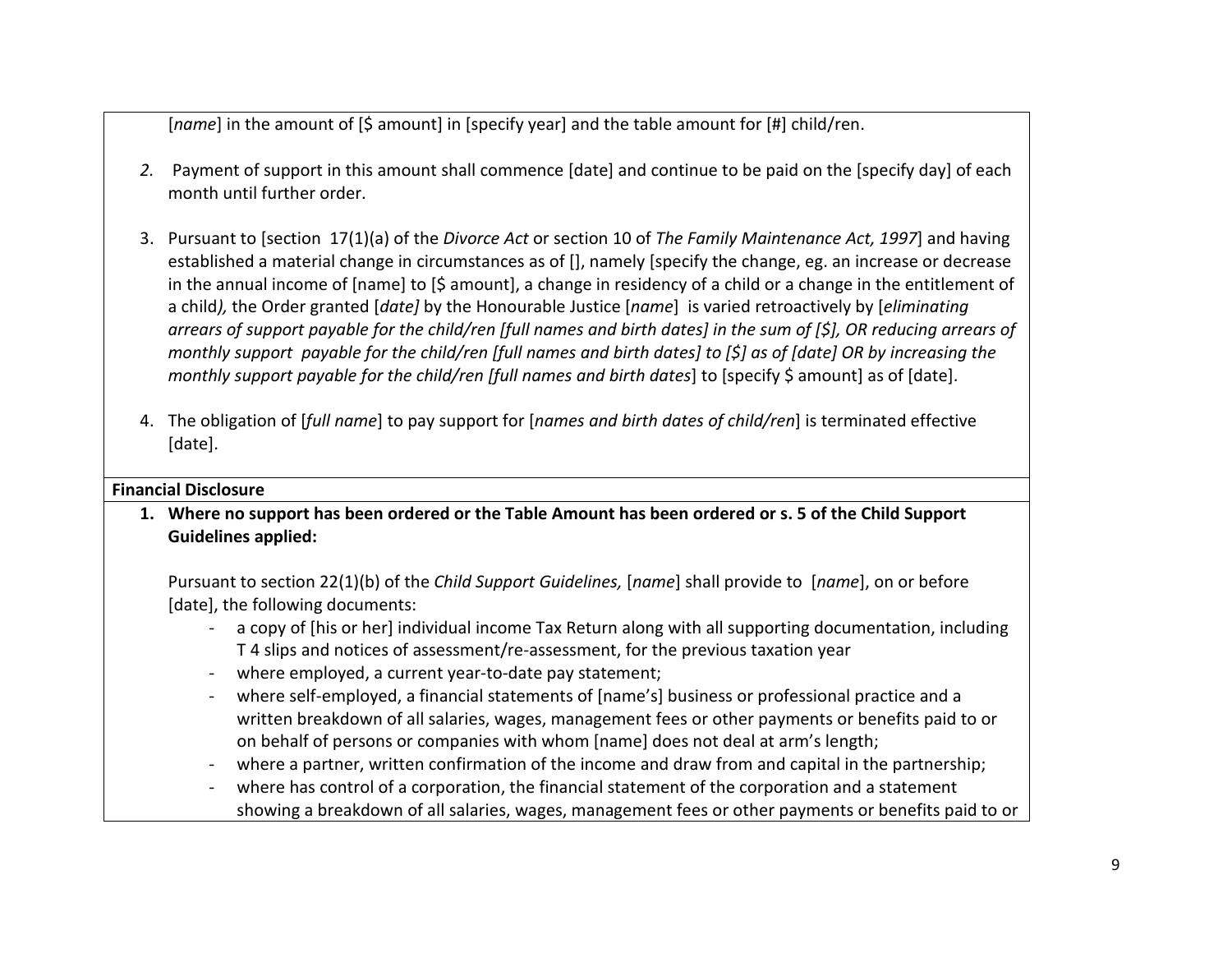on behalf of persons or companies with whom the corporation or related corporations do not deal at arm's length;

- where the beneficiary of a trust, a copy of the trust's most recent financial statement
- the most recent statement of income from employment insurance, social assistance, a pension, workers compensation, and disability payments

# 2. **Where sections 3(2), 4, 7-10 CSG apply**:

Each party shall exchange the following documents on or before [date]:

[select from above]

# 3. **Disclosure in Future Years:**

[*Name*] shall provide to [*name*] on or before [date] of each year, commencing [date], the following information:

[select from above]

# 4. **Immediate Notice of change in income:**

[*Name*] shall advise [*name*] immediately of any change in his/her income or employment status and shall provide [*specify party name*] within [#] days of the change, the following: [Eg. a letter from the employer confirming the date employment started, the salary and employment benefits, [#] consecutive pay stubs, etc .]

# **Prevention of Dissipation or Wasting of Assets**

1. Pursuant to section 8(1) of *The Family Maintenance Act, 1997,* [*name*] is restrained until further order from selling, transferring or otherwise disposing of the following assets: [specify] in order to preserve the claim of [*name*] and the child/ren to maintenance.